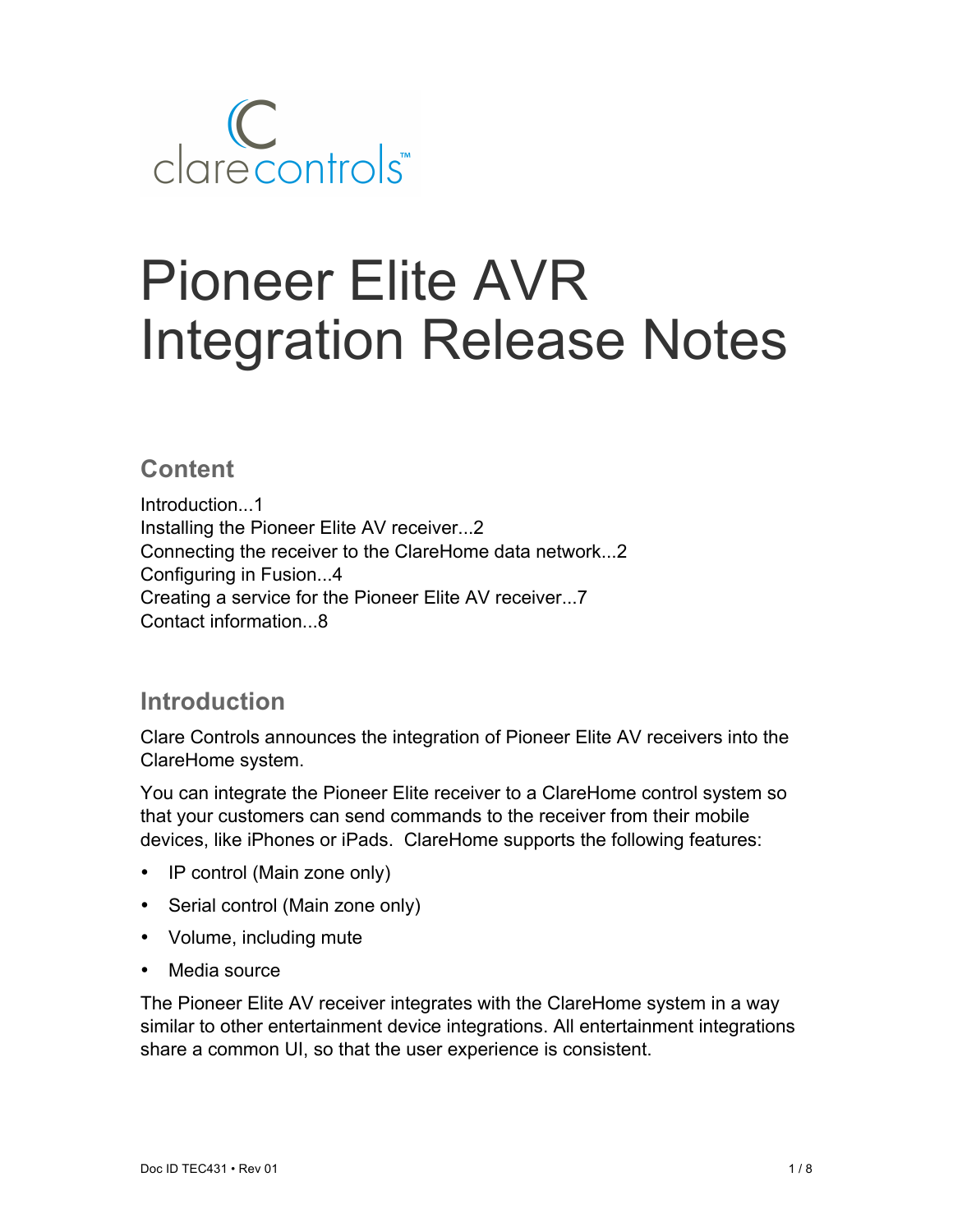# **Installing the Pioneer Elite AV receiver**

A qualified installation technician should install the Pioneer Elite AV receiver. Use the buttons on the front of the receiver to enter the user interface. Set Network Standby to "ON." Refer to the installation instructions that came with the receiver.

If you are connecting your receiver via IP to the ClareHome data network, set a static IP address in your receiver.

# **Connecting the receiver to the ClareHome data network**

After installing the Pioneer Elite AV receiver, connect it to the ClareHome data network. You can connect the receiver in either of two ways, using a standard IP connect to your LAN (recommended), or using a serial connection to the LAN. If you choose to make a serial connection, you must attach an IP-to-Serial device, such as a Global Cache' iTach, between the receiver and your LAN.

**To connect the Pioneer Elite AV receiver to the ClareHome data network with an IP connection:**

- 1. Attach one end of an Ethernet cable (not included) to the LAN port on the back of the receiver. See Figure 2.
- 2. Attach the other end of the cable to a router on your ClareHome data network.



#### **Figure 1: Connecting to the ClareHome data network via IP**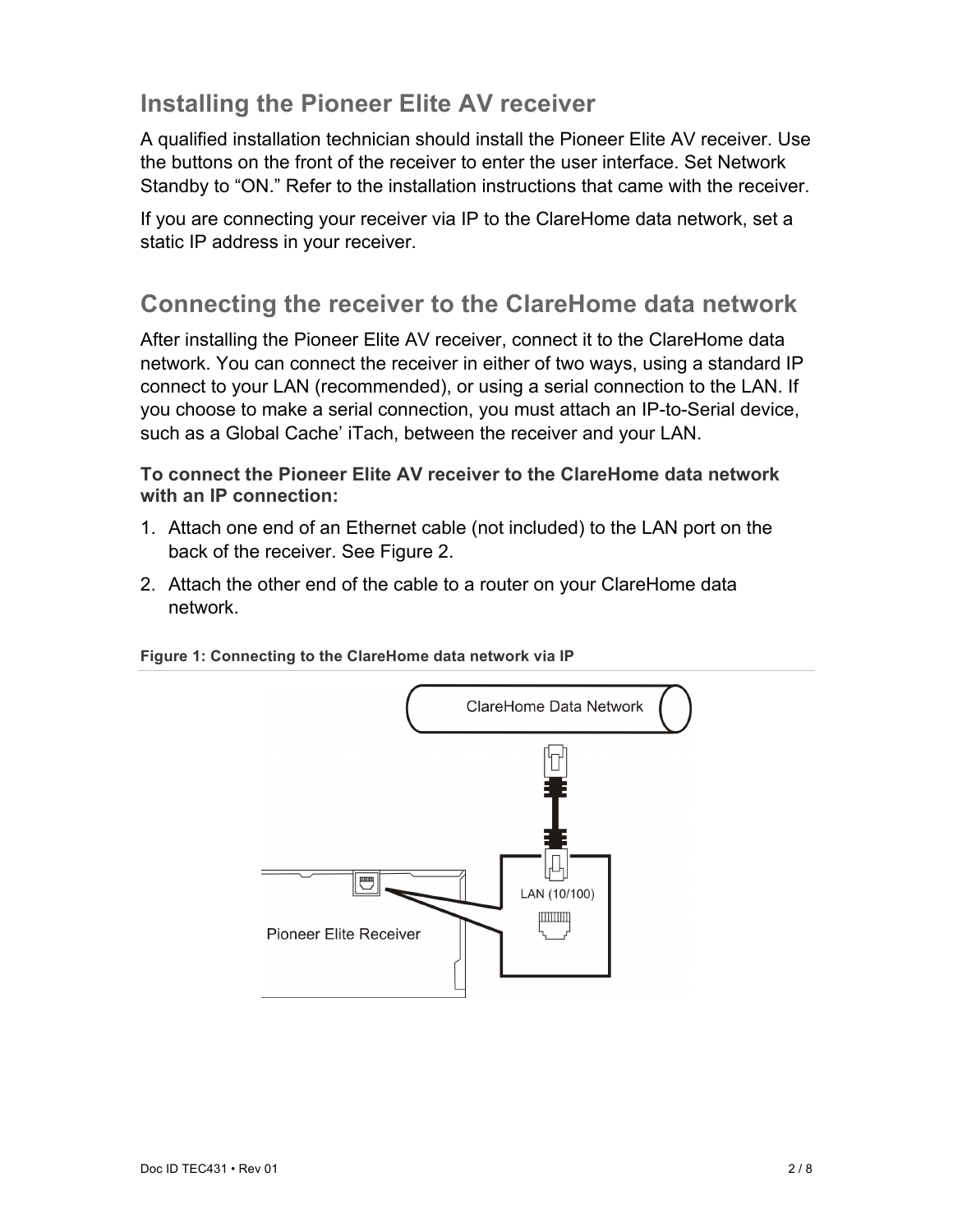**To connect the Pioneer Elite AV receiver to the ClareHome data network with a serial connection:**

- 1. Attach one end of a CAT5 networking cable (not included) to a port on the ClareHome data network, and then attach the other end of the cable to the RJ-45 jack on the IP-to-Serial device. See Figure 3.
- 2. Using an RS232C DB9 male crossover cable, attach one end to the IP-to-Serial device and the other end to the serial port on the rear of the receiver.

| Pin            | <b>AV receiver</b> |
|----------------|--------------------|
| 1              | $*1$               |
| 2              | <b>RXD</b>         |
| $\overline{3}$ | <b>TXD</b>         |
| 4              | $*1$               |
| 5              | <b>GND</b>         |
| 6              | $*1$               |
| $\overline{7}$ | RTS (BUSY)         |
| 8              | <b>NC</b>          |
| 9              | <b>NC</b>          |

The crossover cable should have the following pinouts.

**Figure 2: Connecting to the ClareHome data network via serial**



- (1) Ethernet connection
- (2) RS232C DB9 male crossover cable connection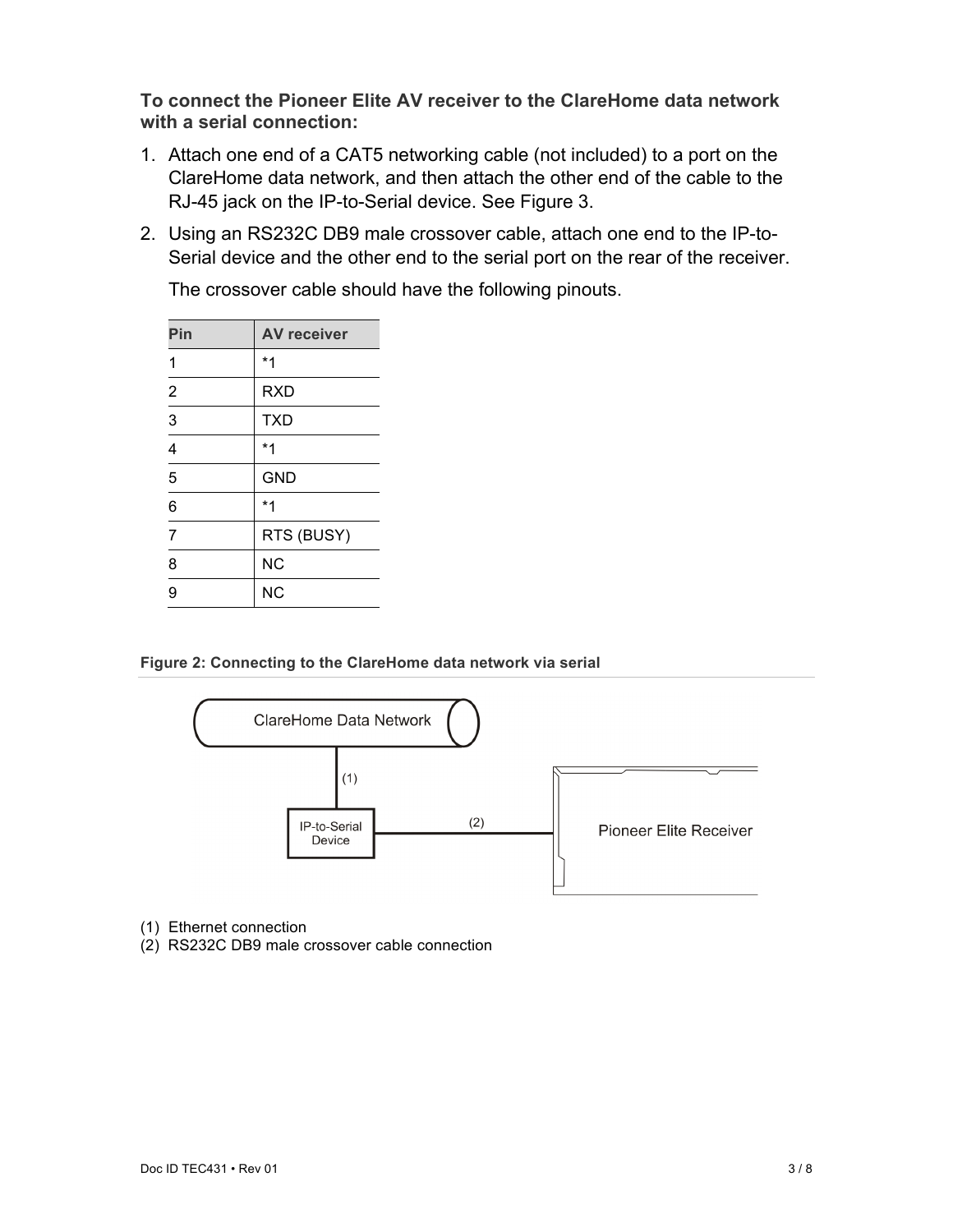### **Setting the serial parameters in the serial device adapter**

To ensure proper communication between the Pioneer Elite receiver and the ClareHome system, you must configure your IP-to-Serial device with the following settings.

| rapic i. Ocharadapter settings |                                          |  |
|--------------------------------|------------------------------------------|--|
| <b>Parameter</b>               | <b>Setting</b>                           |  |
| <b>Baud Rate</b>               | 9600                                     |  |
| Data Bits                      | 8                                        |  |
| Parity                         | None                                     |  |
| <b>Stop Bits</b>               |                                          |  |
| Enable LOCK                    | Leave unchecked                          |  |
| Enable DCHP                    | Leave unchecked                          |  |
| IP address                     | Static IP address of the adapter         |  |
| Gateway                        | Gateway address of the ClareHome network |  |
| Subnet mask                    | Subnet of the ClareHome network          |  |

**Table 1: Serial adapter settings**

**Note:** To configure the serial adapter, follow the manufacturer's instructions included with the device.

# **Configuring in Fusion**

Once you have installed your Pioneer Elite AV receiver, you must add and configure it in Fusion. Follow the steps below to configure your Elite receiver in Fusion.

#### **To add a Pioneer Elite AV receiver in Fusion:**

1. Click the Devices tab, and then click the New Device button  $\bullet$  to display the Select Template dialog.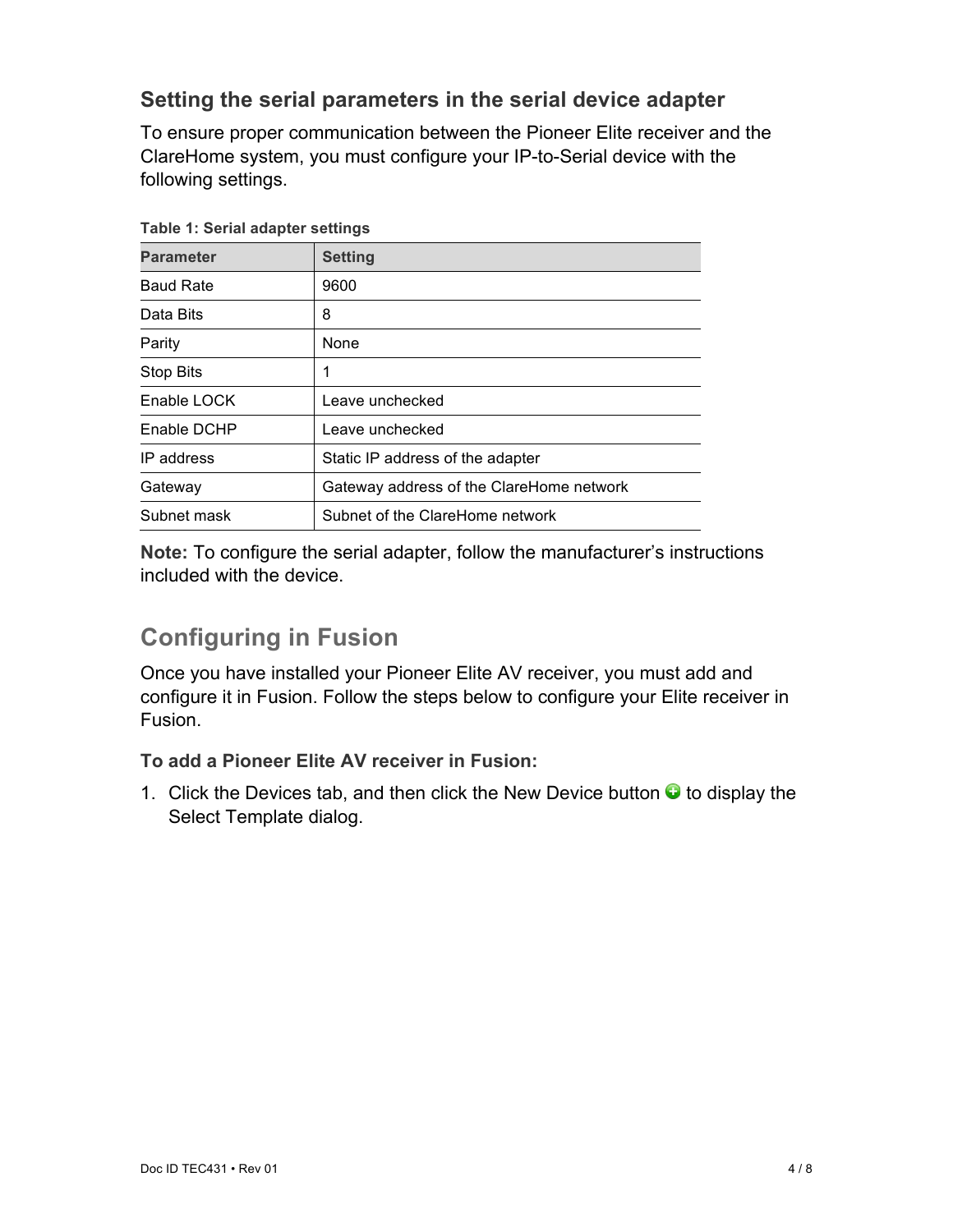

- 2. Expand the Entertainment IP Devices folder, and then select Pioneer Elite AVR from the list.
- 3. In the Details tab's Name field, enter a name for your Pioneer Elite device.

| ** Pioneer Elite AVR (device) &  | $=$ $E$                                                   |  |
|----------------------------------|-----------------------------------------------------------|--|
|                                  | $H$ $N$ $\sim$ 5                                          |  |
| <b>Details</b><br>Configure Test |                                                           |  |
| Icon: $\frac{1}{2}$              |                                                           |  |
| Name:                            | Pioneer Elite AVR (device)                                |  |
| Manufacturer:                    | Pioneer                                                   |  |
| Model Number:                    | Elite                                                     |  |
|                                  | Master Template: Pioneer Elite AVR Change Device Template |  |
|                                  | Types: Receiver                                           |  |
| Notes:                           |                                                           |  |
| Version: $1.0.0$                 |                                                           |  |
| <b>Last Modified</b>             | 2014/01/03 11:28                                          |  |
|                                  |                                                           |  |
|                                  |                                                           |  |
|                                  |                                                           |  |
|                                  |                                                           |  |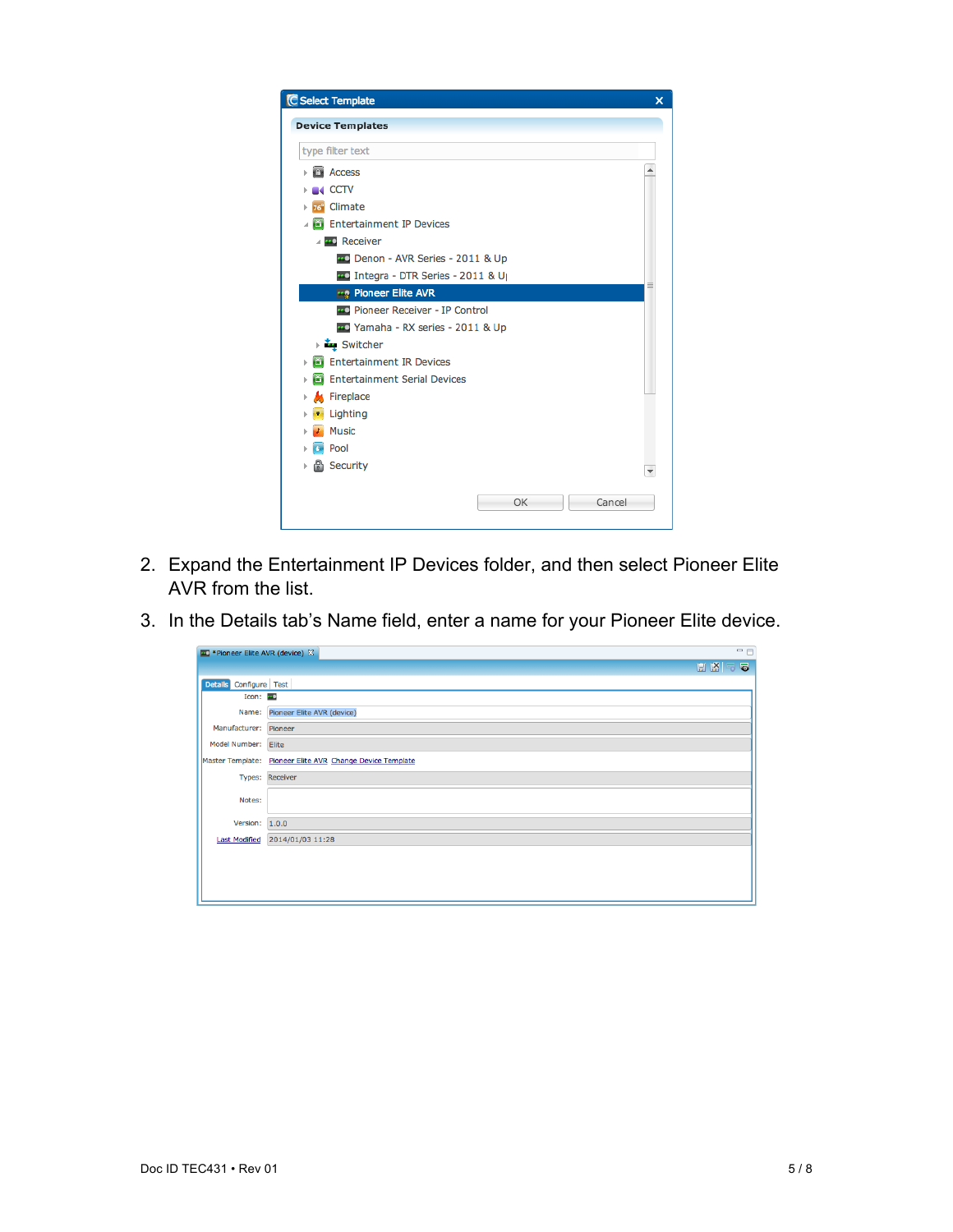4. Click the Configuration tab.

| ** Pioneer Elite AVR (device) & |                |           | $=$ $F$                                                                       |
|---------------------------------|----------------|-----------|-------------------------------------------------------------------------------|
|                                 |                |           | $B$ $R$<br>55                                                                 |
| Details Configure Test          |                |           |                                                                               |
| <b>Configuration Properties</b> |                |           | œ                                                                             |
| Name                            | Value          | Mandatory | <b>Description</b>                                                            |
| General                         |                |           |                                                                               |
| <b>Network Address</b>          | 123.123.12.123 | yes       | This is a device configuration property used by ALL HDM adapters that needs t |
| <b>Network Port</b>             | 8102           | yes       | This is a device configuration property used by ALL HDM adapters that needs t |
|                                 |                |           |                                                                               |
|                                 |                |           |                                                                               |
|                                 |                |           |                                                                               |
|                                 |                |           |                                                                               |

- 5. Enter values in the following fields:
	- In the Network Address field, enter the receiver's network IP address.

- or -

If you are using an IP-to-Serial device, enter the IP address for that device.

• In the Network Port field, enter the network port number for the receiver (8102), or the IP-to-Serial device that connects the receiver with the ClareHome data network.

Note: Global Cache devices use port number "4999".

3. Click the Save button  $\Box$ .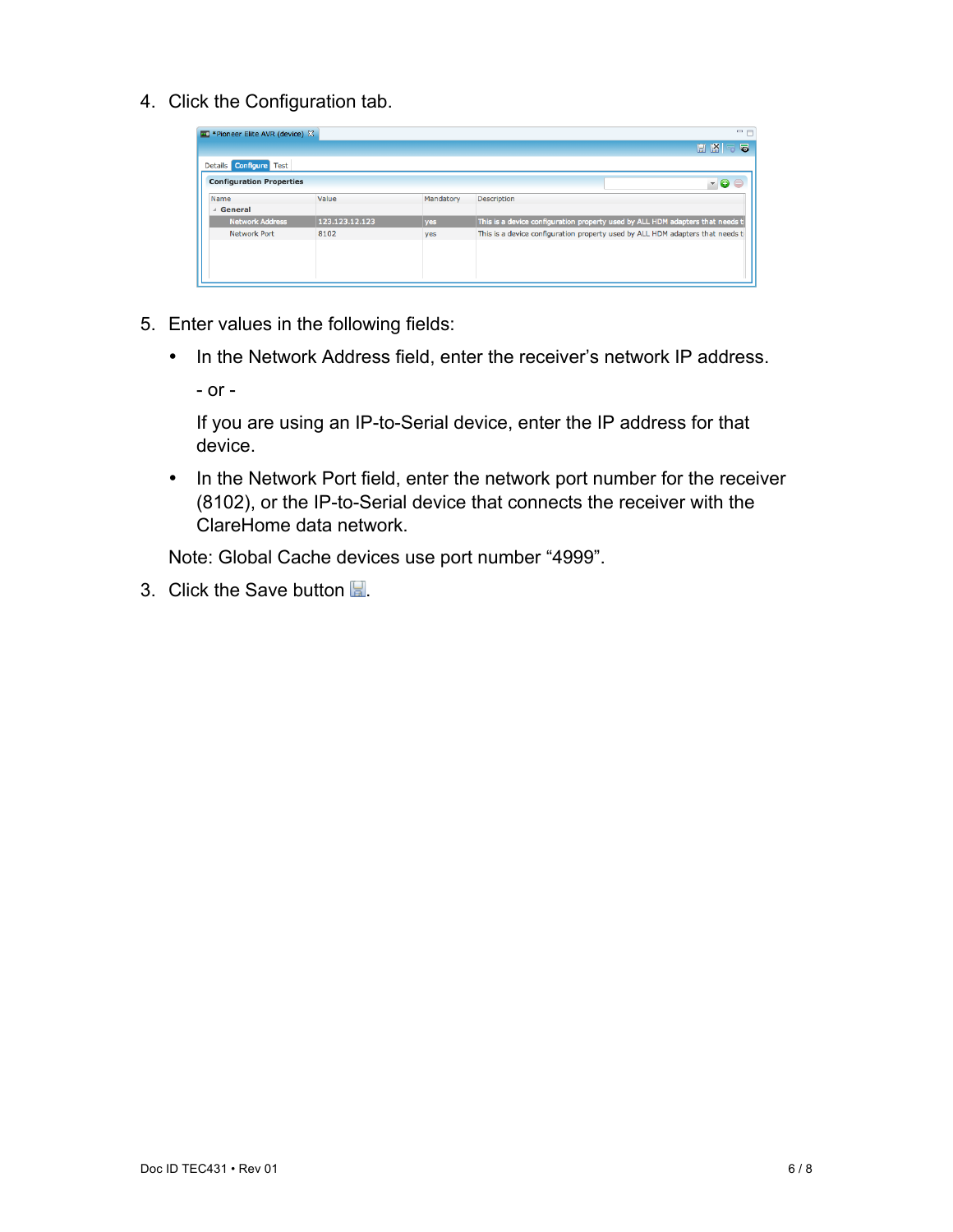# **Creating a service for the Pioneer Elite AV receiver**

1. On the Configure tab, click the New Service Instance button  $\blacksquare$  to display the Service tab.

| <b>W</b> New Service Instance                                                 |                           | ×                |
|-------------------------------------------------------------------------------|---------------------------|------------------|
| Devices Scenes<br><b>Service</b>                                              |                           |                  |
| Name: Pioneer Elite AV Receiver                                               | Living Room<br>Room:      |                  |
|                                                                               |                           |                  |
| Notes:                                                                        |                           |                  |
|                                                                               |                           |                  |
| Service Definition:                                                           | Service RF Code: 41       |                  |
| type filter text                                                              |                           |                  |
| Camera Viewer Service v1.0.0                                                  |                           | ▲                |
| Camera Viewer Service v1.0.1                                                  |                           |                  |
| Camera Viewer Service v2.0.0<br>森                                             |                           |                  |
| Contact Closure Service (Momentary Open-Close-Stop Service) v1.0.0<br>×       |                           |                  |
| Contact Closure Service (Momentary Open-Close-Stop With Feedback) v1.0.0<br>8 |                           |                  |
| Contact Closure Service (Momentary with Feedback) v1.0.0<br>H                 |                           |                  |
| Contact Closure Service (Momentary) v1.0.0<br>33                              |                           |                  |
| Contact Closure Service (Toggle with Feedback) v1.0.0<br>×                    |                           |                  |
| Contact Closure Service (Toggle) v1.0.0<br>8                                  |                           |                  |
| Distributed Audio Service v1.0.0<br>Ωħ.                                       |                           |                  |
| Distributed Audio Service v2.0.0<br>ΩN.                                       |                           |                  |
| Distributed Audio Service v2.0.1<br>Œ.                                        |                           |                  |
| Door Entry Service v1.0.0<br>88.                                              |                           |                  |
| Door Lock Service v1.0.0<br>a                                                 |                           |                  |
| Entertainment Service v1.0.0<br>ň                                             |                           |                  |
| H Fireplace Service v1.0.0                                                    |                           | ٠                |
| <b>12</b> Carago Sensice ut 0.0                                               |                           |                  |
| App Module: Entertainment                                                     |                           |                  |
|                                                                               | <bac<br>Next&gt;</bac<br> | Cancel<br>Finish |

- 2. In the Name field, enter a name for your service. This is the name that appears on the customer's iDevice – for example, Pioneer Elite AV Receiver.
- 3. Click Next.
- 4. Fusion displays the New Service Instance Devices tab and auto-populates the control points.

| Service Devices Scenes                                         |                              |                            |                          |
|----------------------------------------------------------------|------------------------------|----------------------------|--------------------------|
| $\odot$ Compatible $\bigcirc$ Selected (1) $\bigcirc$ All      | Req. - Control Point         | Device                     | Use                      |
| type filter text                                               | <b>Volume Device</b>         | Pioneer Elite AVR (device) | ⊠                        |
|                                                                | Audio Input Source Control   | Pioneer Elite AVR (device) | $\overline{\phantom{0}}$ |
| Lighting                                                       | Audio On/Off                 | Pioneer Elite AVR (device) | ⊻                        |
| Security                                                       | Display Input Source Control | Pioneer Elite AVR (device) | $\overline{\phantom{0}}$ |
| Climate                                                        | Display On/Off               | Pioneer Elite AVR (device) | ✓                        |
| <b>Entertainment Devices</b><br>V - Pioneer Elite AVR (device) | Source On/Off                | Pioneer Elite AVR (device) | $\overline{\mathbf{v}}$  |

- 5. Select the control points for your project, and then click Finished.
- 6. Next, create the scenes that will appear on the ClareHome UI. Refer to the *Fusion Configuration Tool Administrator Guide* for more information regarding creating scenes.
- 7. Be sure to deploy your project.